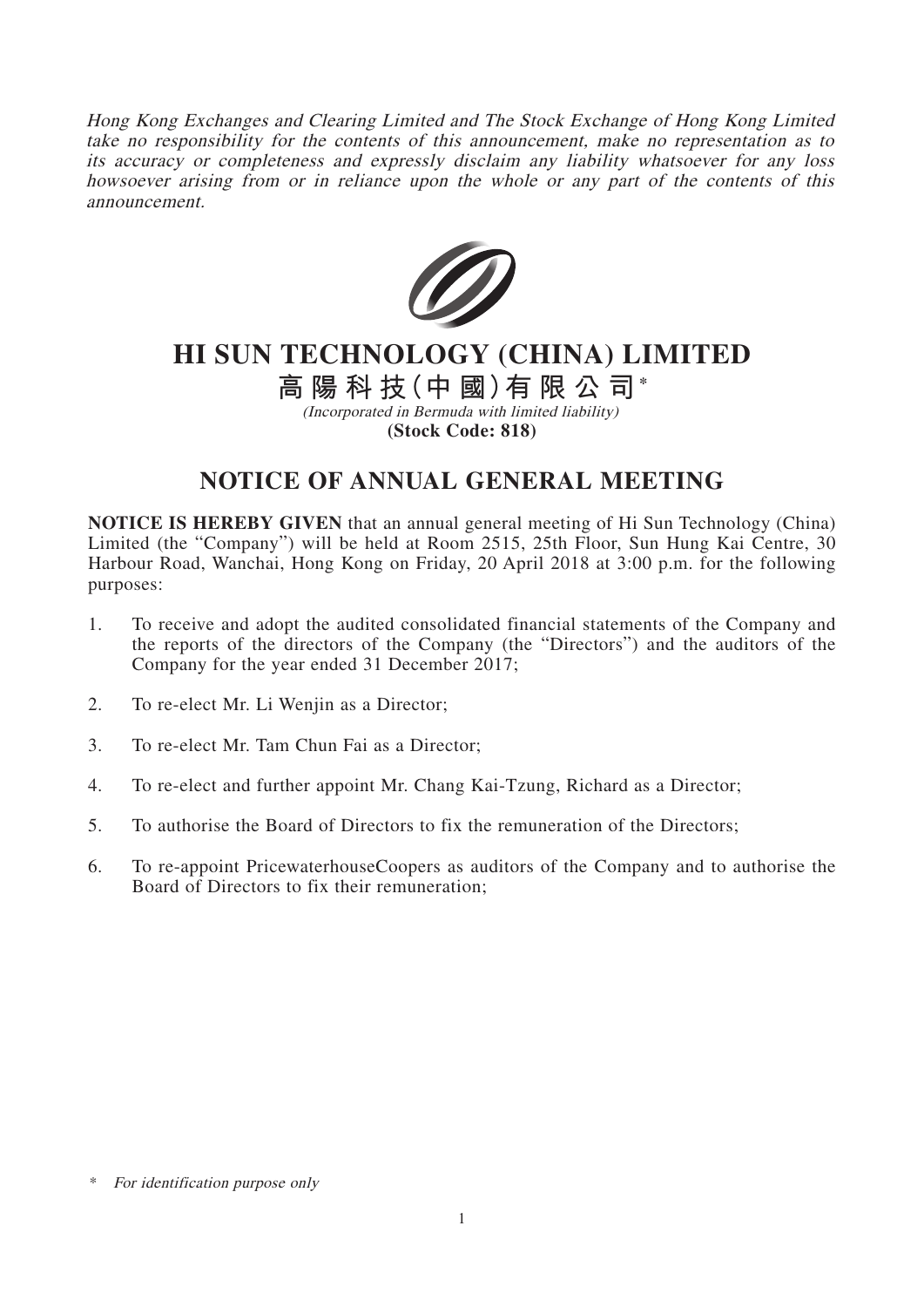As special business, to consider and, if thought fit, pass with or without modifications, the following as Ordinary Resolutions of the Company:

#### **ORDINARY RESOLUTIONS**

#### 7. "**THAT**:

- (a) subject to paragraph (c) of this resolution, the exercise by the Directors during the Relevant Period (as hereinafter defined) of all the powers of the Company to allot, issue and deal with additional shares in the share capital of the Company and to make or grant offers, agreements and options (including warrants, bonds, notes and other securities which carry rights to subscribe for or are convertible into shares of the Company) which would or might require the exercise of such powers be and is hereby generally and unconditionally approved;
- (b) the approval in paragraph (a) of this resolution shall authorise the Directors during the Relevant Period (as hereinafter defined) to allot, issue and deal with additional shares in the share capital of the Company and to make or grant offers, agreements and options (including bonds, warrants, debentures, notes and any securities which carry rights to subscribe for or are convertible into shares of the Company) which would or might require the exercise of such powers after the end of the Relevant Period;
- (c) the aggregate number of shares of the Company allotted or agreed conditionally or unconditionally to be allotted (whether pursuant to options or otherwise) by the Directors pursuant to the approval in paragraph (a) of this resolution, otherwise than pursuant to (i) a Rights Issue (as hereinafter defined); or (ii) the exercise of any option granted under the share option scheme or similar arrangement of the Company for the time being adopted for the grant or issue to officers and/ or employees of the Company and/or any of its subsidiaries of shares or rights to acquire shares of the Company; or (iii) any scrip dividend or similar arrangement providing for the allotment of shares in lieu of the whole or part of a dividend on shares of the Company in accordance with the bye-laws of the Company in force from; or (iv) an issue of shares in the Company upon the exercise of rights of subscription or conversion under the terms of any existing warrants or securities of the Company which carry rights to subscribe for or are convertible into shares of the Company, shall not exceed 20% of the total number of the issued shares of the Company as at the date of the passing of this resolution and the said approval shall be limited accordingly; and
- (d) for the purpose of this resolution, "Relevant Period" means the period from the date of the passing of this resolution until whichever is the earlier of:
	- (i) the conclusion of the next annual general meeting of the Company;
	- (ii) the expiry of the period within the next annual general meeting of the Company is required by law or the Bye-laws to be held; and
	- (iii) the passing of an ordinary resolution by the shareholders of the Company in a general meeting revoking or varying the authority given to the Directors by this resolution.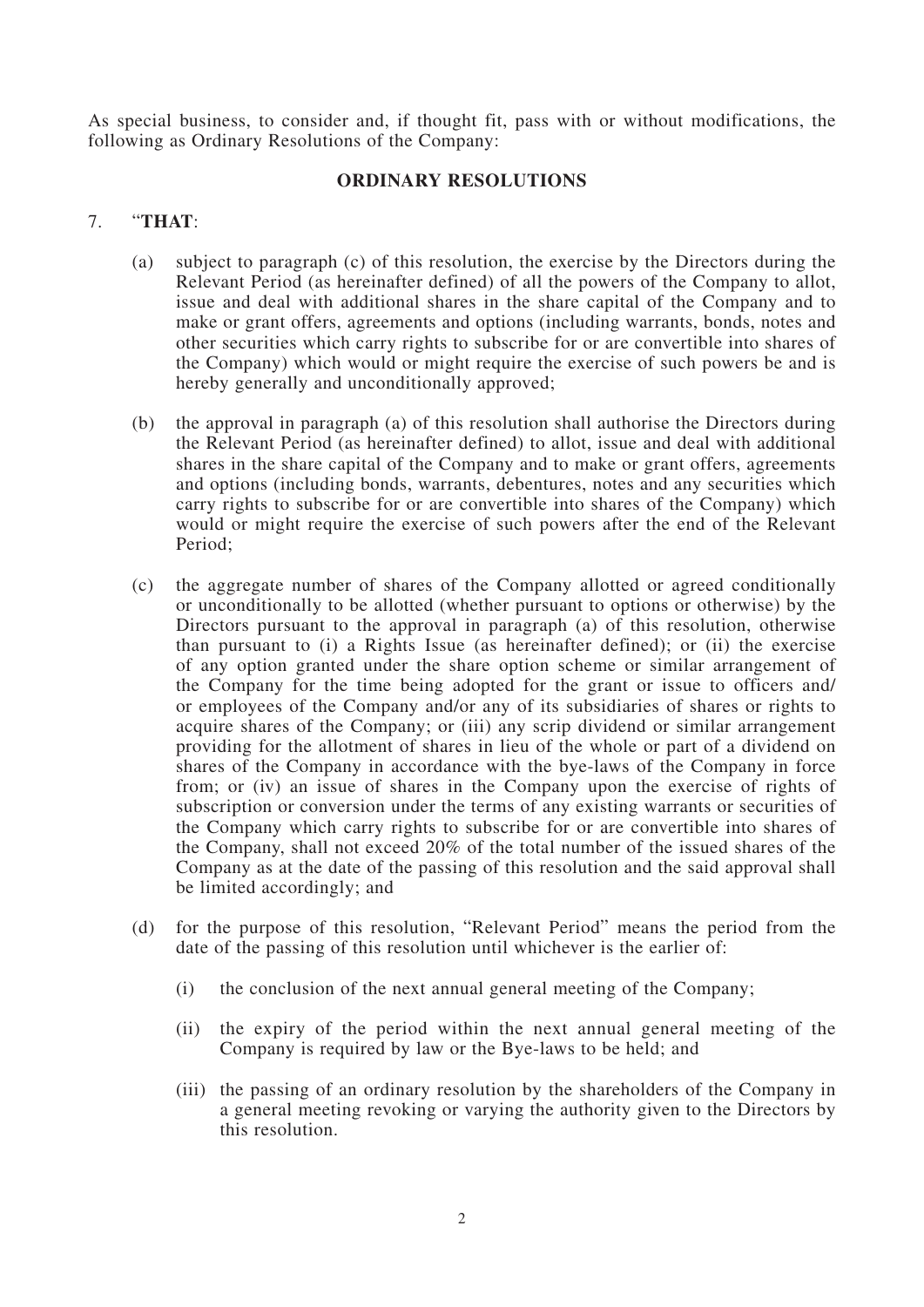"Rights Issue" means an offer of shares of the Company or issue of option, warrants or other securities giving the right to subscribe and/or exchange for shares to the holders of shares of the Company, or any class thereof, whose name appear on the register of members of the Company (and, where appropriate, to holders of other securities of the Company entitled to the offer) in proportion to their holdings of such shares (or, where appropriate, such other securities) (subject to such exclusions or other arrangements as the Directors may deem necessary or expedient in relation to fractional entitlements or having regard to any restrictions or obligations under the laws of, or the requirements of any recognised regulatory body or any stock exchange in, any territory outside Hong Kong applicable to the Company)."

### 8. "**THAT**:

- (a) subject to paragraph (b) of this resolution, the exercise by the Directors during the Relevant Period (as hereinafter defined) of all powers of the Company to repurchase shares in the share capital of the Company on The Stock Exchange of Hong Kong Limited (the "Stock Exchange") or on any other stock exchange on which the shares of the Company may be listed and recognised by The Securities and Futures Commission of Hong Kong (the "Securities and Futures Commission") and the Stock Exchange for such purpose, subject to and in accordance with the rules and regulations of the Securities and Futures Commission, the Stock Exchange or any other stock exchange as amended from time to time and all applicable laws in this regard, be and is hereby generally and unconditionally approved;
- (b) the aggregate number of shares of the Company authorised to be repurchased by the Company pursuant to the approval in paragraph (a) of this resolution during the Relevant Period shall not exceed 10% of the total number of the issued shares of the Company as at the date of the passing of this resolution, and the said approval shall be limited accordingly; and
- (c) for the purpose of this resolution, "Relevant Period" means the period from the date of the passing of this resolution until whichever is the earlier of:
	- (i) the conclusion of the next annual general meeting of the Company;
	- (ii) the expiry of the period within the next annual general meeting of the Company is required by law or the Bye-laws to be held; and
	- (iii) the passing of an ordinary resolution by the shareholders of the Company in a general meeting revoking or varying the authority given to the Directors by this resolution."